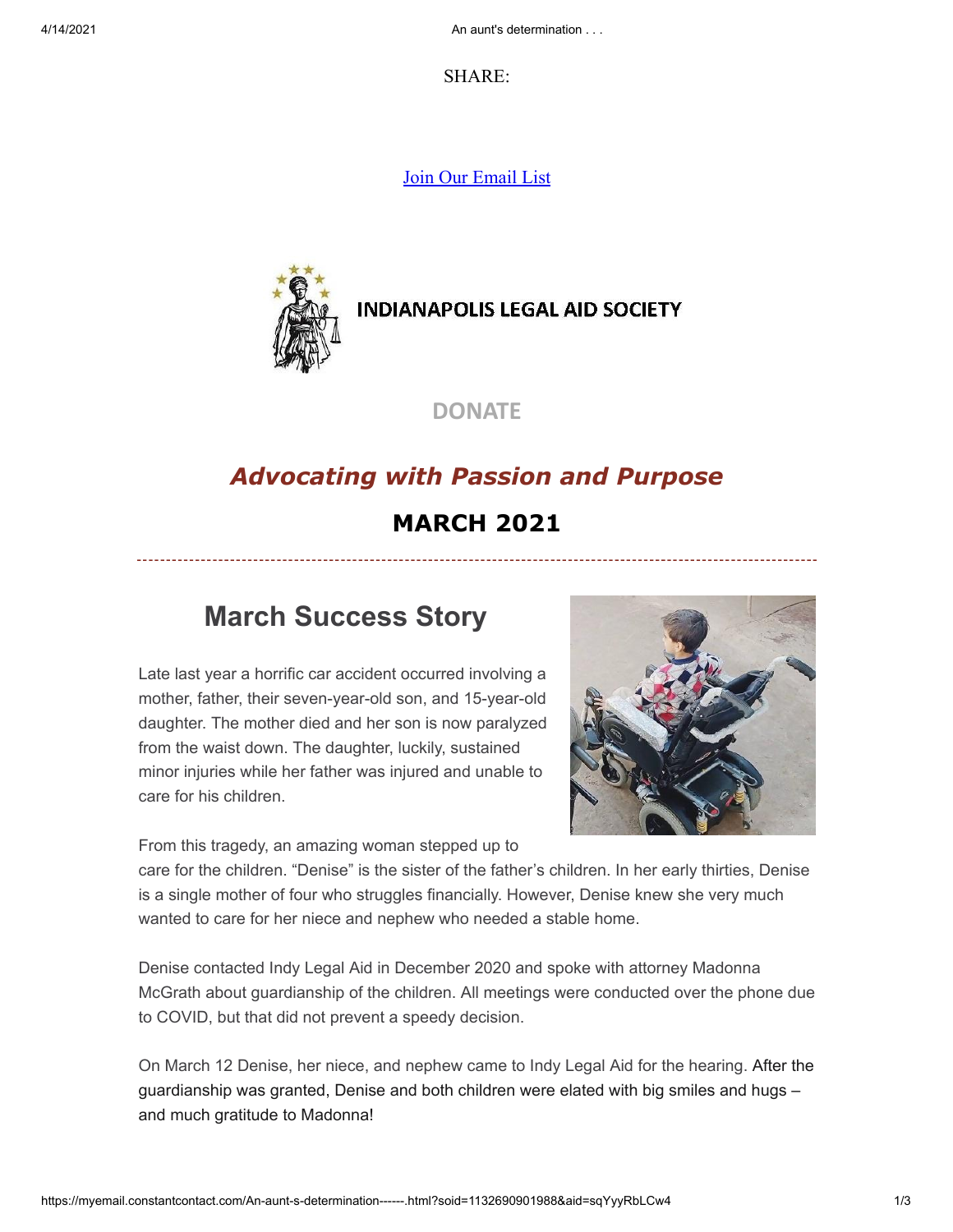# **Meet Indy Legal Aid's New Board Members & Officer**

Indy Legal Aid's board of directors recently elected three new board members and one new officer at its annual meeting on March 12, 2021.

"We are very pleased with our new members and officer," said John Floreancig, Indy Legal Aid General Counsel and CEO. "We greatly appreciate their dedication and enthusiasm in fulfilling Indy Legal Aid's mission."

#### They are as follows:

*Lee Christie*, Partner, Christie Farrell Lee & Bell will serve as our new Secretary along with current officers *John Trimble*, President (Lewis Wagner); *N. Kent Smith*, 1st Vice President (Hall, Render, Killian, Heath & Lyman); *Parwana Noorzad*, 2nd Vice President (Quarles & Brady); and *Elizabeth Russell-Hartman*, Treasurer (Retired, Krieg Devault). Lee recently served as the Chairman of the record-setting 2020 Attorney Holiday Campaign fundraiser.

New members include: *Molly Lee*, Associate, Lewis Wagner *Derek Molter*, Partner, Ice Miller *Dylan Pittman*, Associate, Barnes & Thornburg

Welcome to all of you!



# **Indy Legal Aid Receives COVID Relief Grant from Lilly Endowment Inc.**

Indy Legal Aid recently received a \$250,000 COVID-19 relief grant from Lilly Endowment Inc. to provide legal assistance to

low-income individuals who have been acutely affected by the pandemic.

Funding from Lilly Endowment will enable Indy Legal Aid to hire an additional attorney while increasing paralegal support for staff attorneys, maintaining wrap-around services for clients through a staff social worker, and retaining current office space in the English Foundation Building.

We have found that COVID-19 has increased demand for legal aid in specific areas, such as efforts to help clients with driver's license reinstatement, guardianship cases, and potential eviction issues.

"The biggest challenges we have faced during COVID-19 are lack of funding and modifying service delivery methods," said John Floreancig, Indy Legal Aid's General Counsel and CEO.